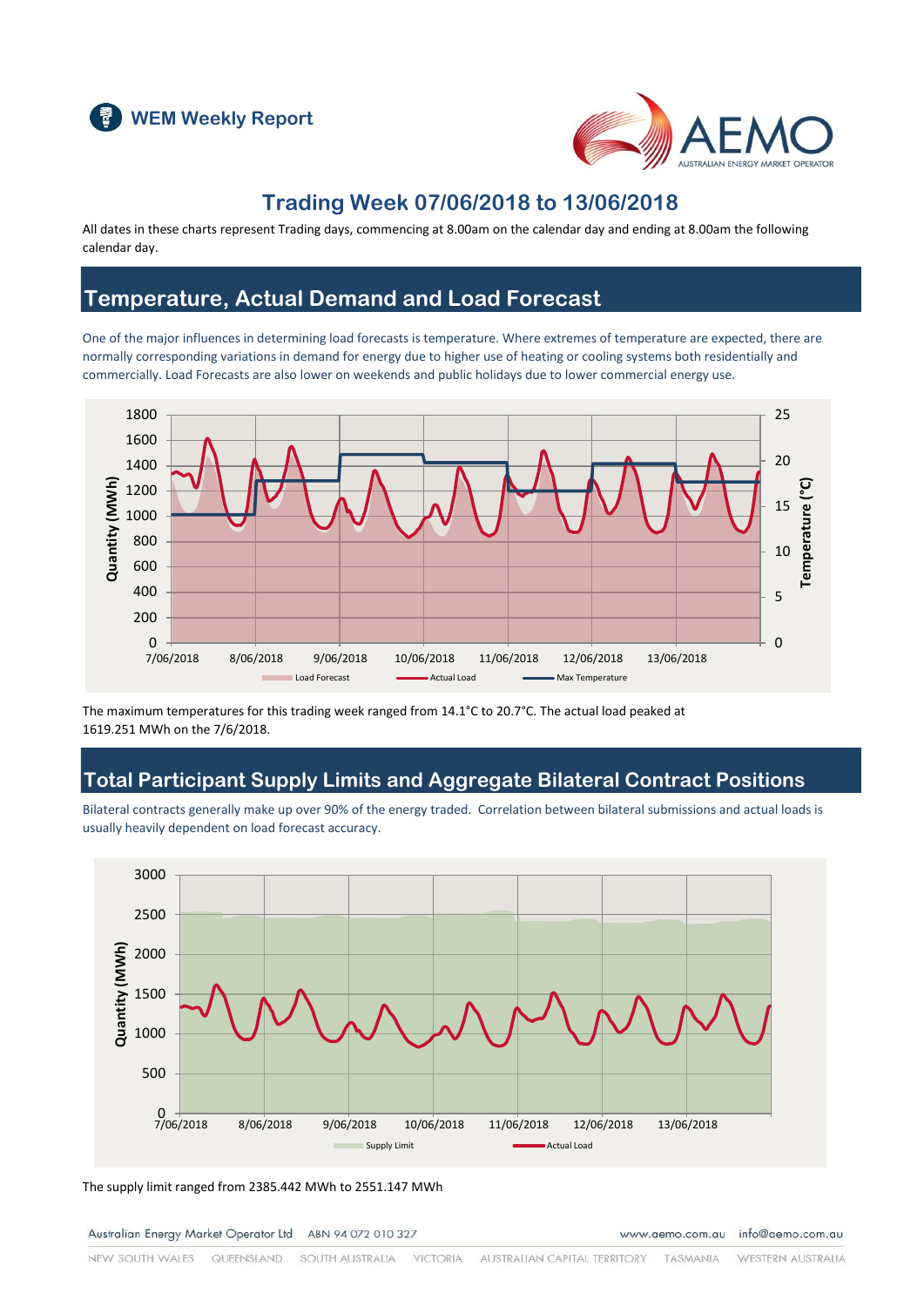### **Net Balancing Market Trades**

Bilateral contracts and STEM trading are generally based on the forecast energy requirements of Participants. When the forecast requirements are higher or lower than the actual requirements for a day, this Market energy must be bought and sold in the balancing mechanism. This graph shows the estimated net balancing trades.



The majority of the balancing activity this week occurred within Balancing Demand. The maximum balancing demand for the week reached 630.907 MWh on the 7/6/2018. The maximum balancing supply for the week reached -1182.968 MWh on the 13/6/2012.

# **Total Traded Energy**

This chart represents a comparison between the total net energy that is traded in Bilateral Contracts, the STEM and the balancing mechanism. Balancing Supply represents cases in which the total contract position is greater than the demand and customers must supply energy back to balancing. Balancing Demand represents cases in which the total contract position is less than the demand and customers must purchase energy from balancing.



Total balancing supply equalled -37784.786 MWh whereas total balancing demand equalled 53288.833 MWh. The Total STEM Traded quantity was 9838.468 MWh, with the STEM Clearing Quantity ranging between 1.03 MWh and 90.486 MWh.

Australian Energy Market Operator Ltd ABN 94 072 010 327

www.aemo.com.au info@aemo.com.au